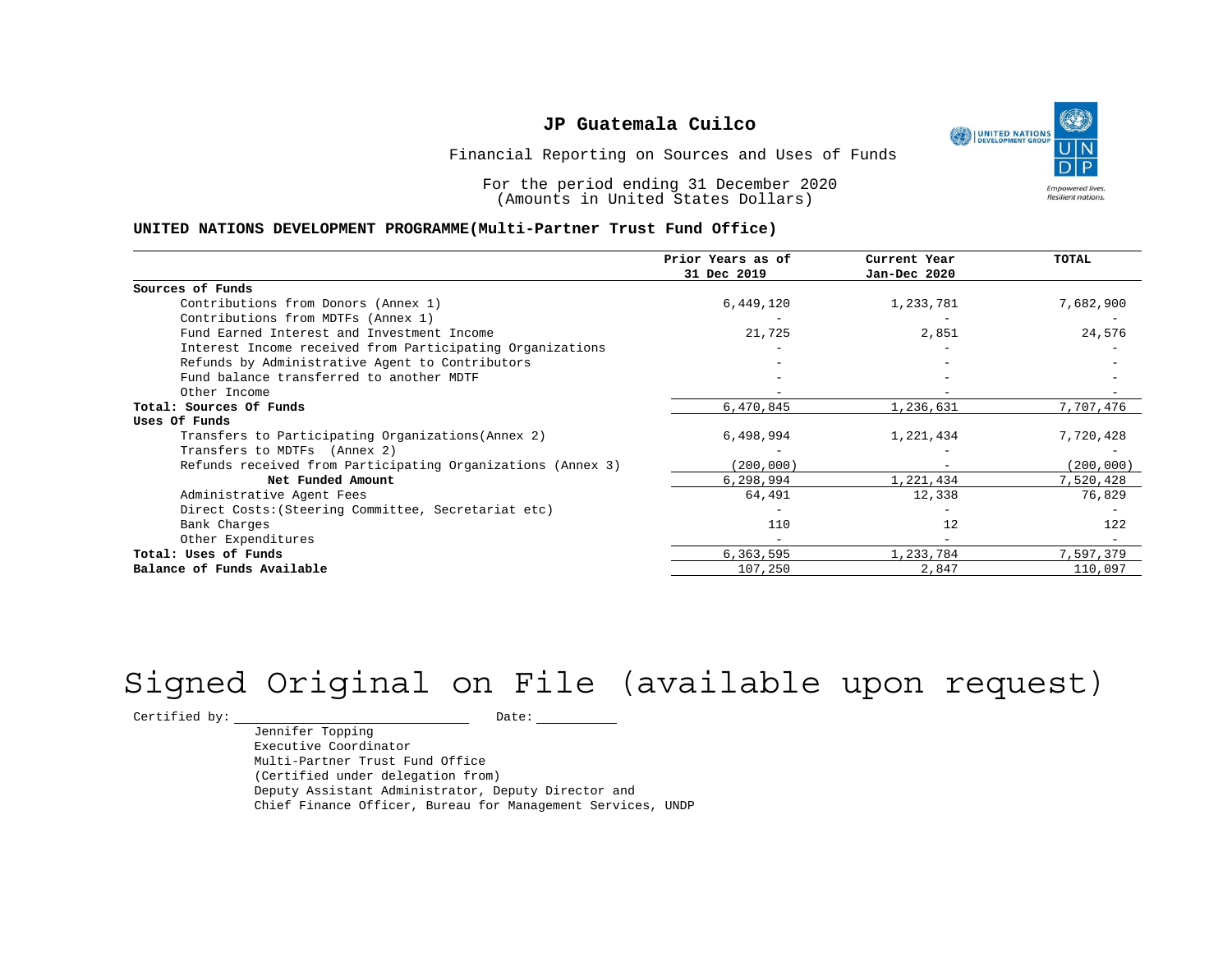

Financial Reporting on Sources and Uses of Funds

For the period ending 31 December 2020 (Amounts in United States Dollars)

#### **UNITED NATIONS DEVELOPMENT PROGRAMME(Multi-Partner Trust Fund Office)**

**Annex - 1: Contributions**

|                                | Prior Years as of | Current Year | TOTAL     |
|--------------------------------|-------------------|--------------|-----------|
|                                | 31 Dec 2019       | Jan-Dec 2020 |           |
| From Contributors              |                   |              |           |
| SWEDISH INT'L DEVELOPMENT COOP | 6,449,120         | 1,233,781    | 7,682,900 |
| Total: Contributions           | 6,449,120         | 1,233,781    | 7,682,900 |

## Signed Original on File (available upon request)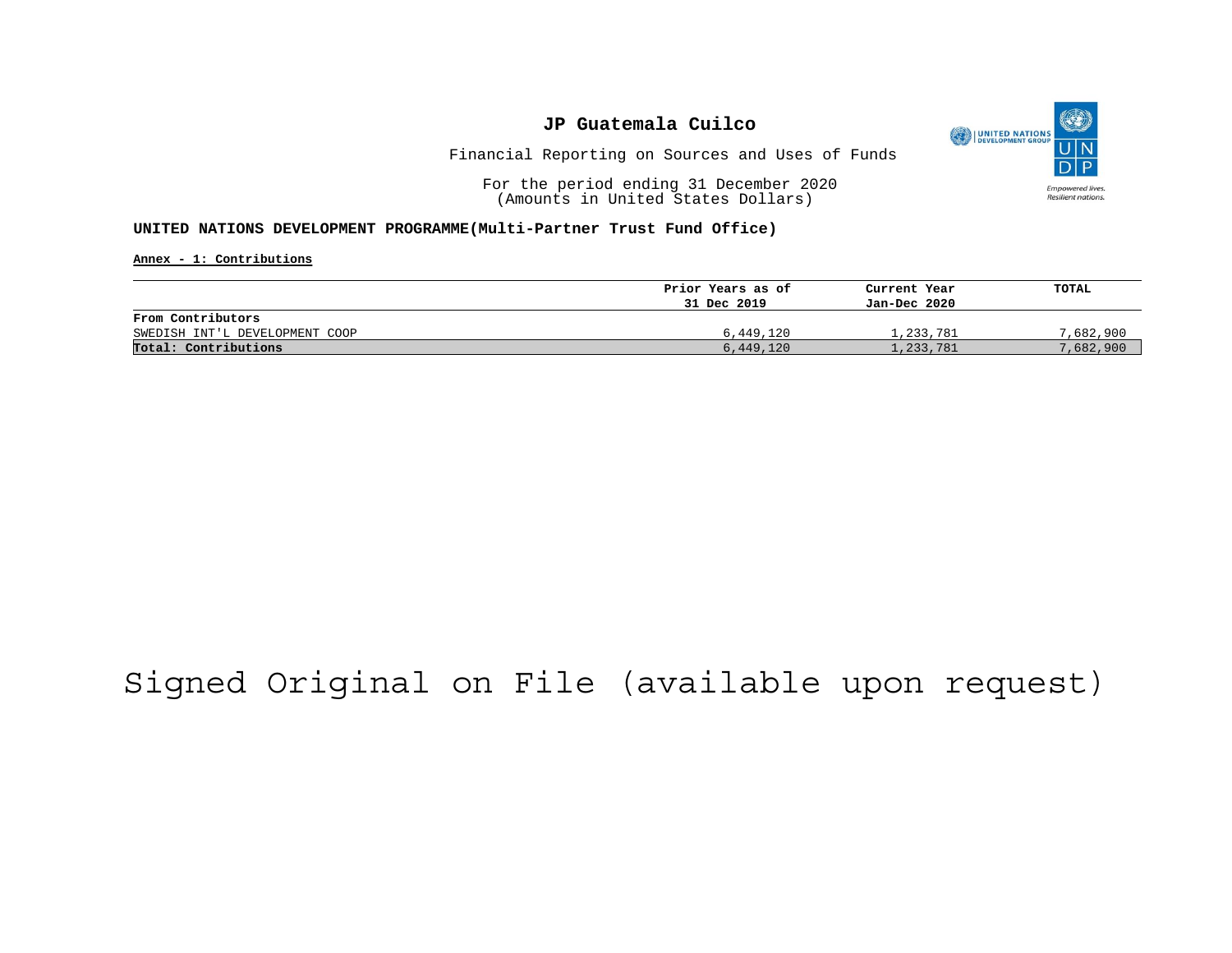

Financial Reporting on Sources and Uses of Funds

For the period ending 31 December 2020 (Amounts in United States Dollars)

#### **UNITED NATIONS DEVELOPMENT PROGRAMME(Multi-Partner Trust Fund Office)**

**Annex - 2: Transfers**

|                                | Prior Years as of | Current Year             | TOTAL     |
|--------------------------------|-------------------|--------------------------|-----------|
|                                | 31 Dec 2019       | Jan-Dec 2020             |           |
| To Participating Organizations |                   |                          |           |
| FAO                            | 1,755,731         | 237,175                  | 1,992,906 |
| PAHO/WHO                       | 1,447,952         | 312,217                  | 1,760,169 |
| UNDP                           | 3,095,311         | 672,042                  | 3,767,353 |
| WHO                            | 200,000           | $\overline{\phantom{0}}$ | 200,000   |
|                                |                   |                          |           |
| Total Transfers                | 6,498,994         | 1,221,434                | 7,720,428 |

# Signed Original on File (available upon request)